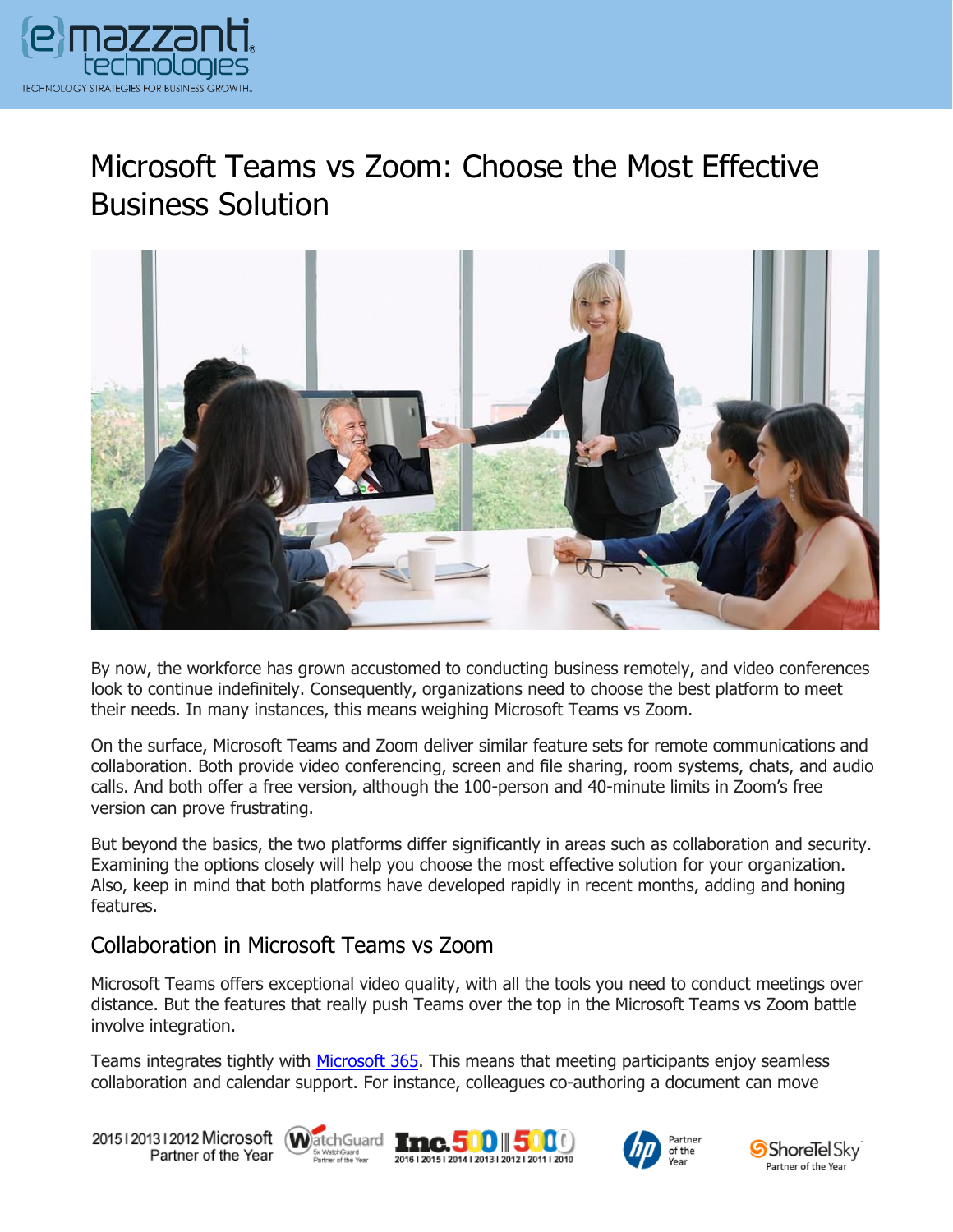directly from chat to video conference without breaking stride. And participants can easily search meeting minutes, shared documents, message threads and more.



## **Security**

Zoom has infamously struggled with security issues in recent months. The company finally rolled out end-to-end encryption just last month. Meanwhile, Microsoft Teams offers a mature set of security [features,](https://www.emazzanti.net/microsoft-365-for-remote-work/) including end-to-end encryption, multi-factor authentication and more.

Microsoft invests heavily in security. That security applies not only to meetings but also to chats, email and shared files. Encryption options ensure that no unauthorized persons, not even Microsoft itself, can access your sensitive data or meetings.

## New Microsoft Teams Meeting Features in 2020

Microsoft has had a busy 2020, adding exciting new features to make remote meetings even more effective and user-friendly. Here are just a few of the features available now or in the coming weeks.

- **7x7 gallery view** Video call participants can now view up to 49 attendees at once.
- **Together mode options increased** Together mode enhances the meeting experience by showing participants in traditional meeting settings. For instance, if you follow the NBA, you have become familiar with the auditorium view. Additional new scenes include a conference room view and a coffee shop view.

20151201312012 Microsoft WatchGuard **Inc.500 500** Partner of the Year